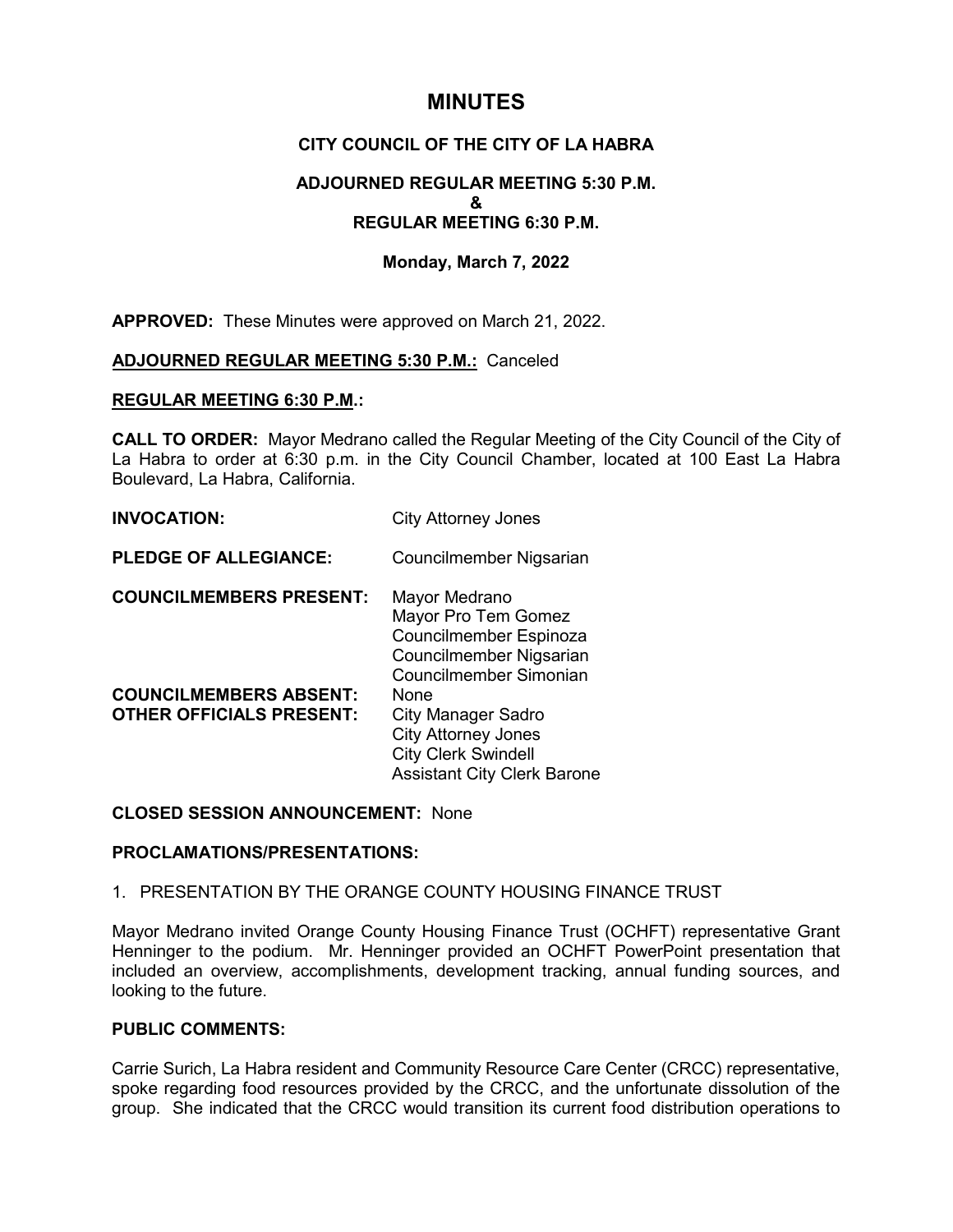existing efforts with the Vista Community Clinic (VCC). She thanked the City Council and the City of La Habra for their support.

Joel Silva, La Habra resident, spoke regarding traffic flow, speed of traffic, and increase of traffic accidents on Harbor Boulevard and Arbolita Drive. He requested that City Council provide immediate temporary traffic deterrents such as K-Rails and/or guardrails, and eventually permanent solutions.

Anita Carlos, La Habra resident, spoke regarding damage to her home as a result of a recent vehicle collision into their retaining wall. She requested funding for safety barriers in her neighborhood. She provided City Council with photos taken of the damage caused to the retaining wall and to her home.

## **CONSENT CALENDAR:**

Moved by Mayor Pro Tem Gomez, seconded, by Councilmember Nigsarian, and CARRIED UNANIMOUSLY (5-0) TO APPROVE CONSENT CALENDAR ITEMS 1 THROUGH 9.

Said motion CARRIED by the following roll call vote:

AYES: Mayor Medrano, Mayor Pro Tem Gomez, Councilmember Espinoza, Councilmember Nigsarian, Councilmember Simonian NOES: NONE ABSTAIN: NONE ABSENT: NONE

- 1. PROCEDURAL WAIVER: Waive reading in full of resolutions and ordinances and approval and adoption of same by reading title only.
- 2. APPROVE THE CITY'S EXCESS WORKERS' COMPENSATION INSURANCE POLICY RENEWAL WITH SAFETY NATIONAL CASUALTY FOR A ONE-YEAR TERM FROM MARCH 20, 2022 THROUGH MARCH 20, 2023

That the City Council approve and authorize the City Manager to renew the City's excess Workers' Compensation reinsurance with Safety National Casualty with a policy limit of \$50 million and a Self-Insured Retention (SIR), or deductible, of \$1 million per claim for all employees at an annual premium cost of \$212,282 for the period of March 20, 2022, through March 20, 2023.

3. APPROVE AMENDMENT 02 TO THE CALIFORNIA STATE PRESCHOOL (CSPP) PROGRAM CONTRACT WITH THE CALIFORNIA DEPARTMENT OF EDUCATION FOR THE 2021-2022 SCHOOL YEAR

That the City Council:

A. Approve and authorize the City Manager to execute Amendment 02 to Contract CSPP-1339 from the California Department of Education, Child Development Services for the 2021-2022 School Year; and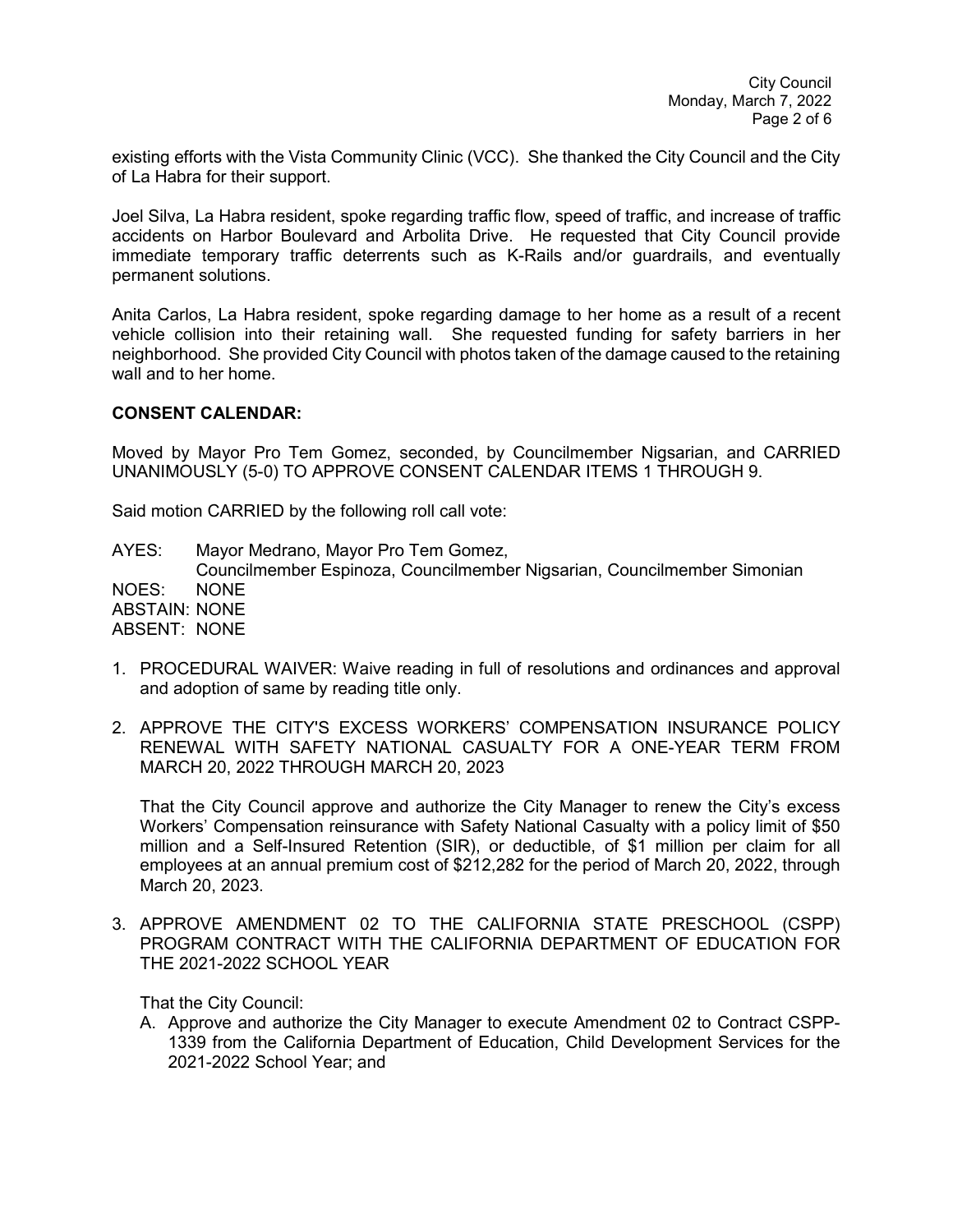City Council Monday, March 7, 2022 Page 3 of 6

- B. APPROVE AND ADOPT **RESOLUTION NO. 6051** ENTITLED: A RESOLUTION OF THE CITY COUNCIL OF THE CITY OF LA HABRA, CALIFORNIA, CERTIFYING THE APPROVAL AND AUTHORIZING THE ACCEPTANCE OF LOCAL AGREEMENT NO. CSPP-1339 AMENDMENT 02, WITH THE CALIFORNIA STATE DEPARTMENT OF EDUCATION.
- 4. APPROVE AMENDMENT 01 TO THE GENERAL CHILD CARE (CCTR) PROGRAM CONTRACT WITH THE CALIFORNIA DEPARTMENT OF SOCIAL SERVICES FOR THE 2021-2022 SCHOOL YEAR

That the City Council:

- A. Approve and authorize the City Manager to execute Amendment 01 to CCTR-1164 with the California Department of Social Services for the 2021-2022 School Year; and,
- B. APPROVE AND ADOPT **RESOLUTION NO. 6052** ENTITLED: A RESOLUTION OF THE CITY COUNCIL OF THE CITY OF LA HABRA, CALIFORNIA, CERTIFYING THE APPROVAL AND AUTHORIZING THE ACCEPTANCE OF LOCAL AGREEMENT NO. CCTR-1164 AMENDMENT 01, WITH THE CALIFORNIA STATE DEPARTMENT OF SOCIAL SERVICES.
- 5. APPROVE A FIVE-YEAR LEASE AGREEMENT WITH KONICA MINOLTA BUSINESS SOLUTIONS, INC., FOR COPYING/SCANNING EQUIPMENT

That the City Council approve and authorize the City Manager to execute a five-year lease agreement with Konica Minolta Business Solutions, Inc. (KMBS) for the lease, installation, and maintenance of new copying/scanning equipment.

6. APPROVE TO ADOPT A RESOLUTION REAFFIRMING THE REQUIRED FINDINGS TO CONTINUE TO ALLOW REMOTE CITY COUNCIL MEETINGS AS REQUIRED BY AB 361

That the City Council:

- A. Receive this report; and,
- B. APPROVE AND ADOPT **RESOLUTION NO. 6053** ENTITLED: A RESOLUTION OF THE CITY COUNCIL OF THE CITY OF LA HABRA, CALIFORNIA, MAKING THE LEGALLY REQUIRED FINDINGS TO CONTINUE TO AUTHORIZE THE CONDUCT OF REMOTE "TELEPHONIC" MEETINGS DURING THE STATE OF EMERGENCY.
- 7. APPROVE THE QUALITY RATING AND IMPROVEMENT (QRIS) PARTICIPATION AGREEMENT WITH THE ORANGE COUNTY DEPARTMENT OF EDUCATION

That the City Council approve and authorize the City Manager to execute the Quality Rating and Improvement System (QRIS) Participation Agreement No. 10000622 for the 2021-2022 school year with the Orange County Department of Education for continuous quality improvements for the State Preschool Program operated by the City of La Habra.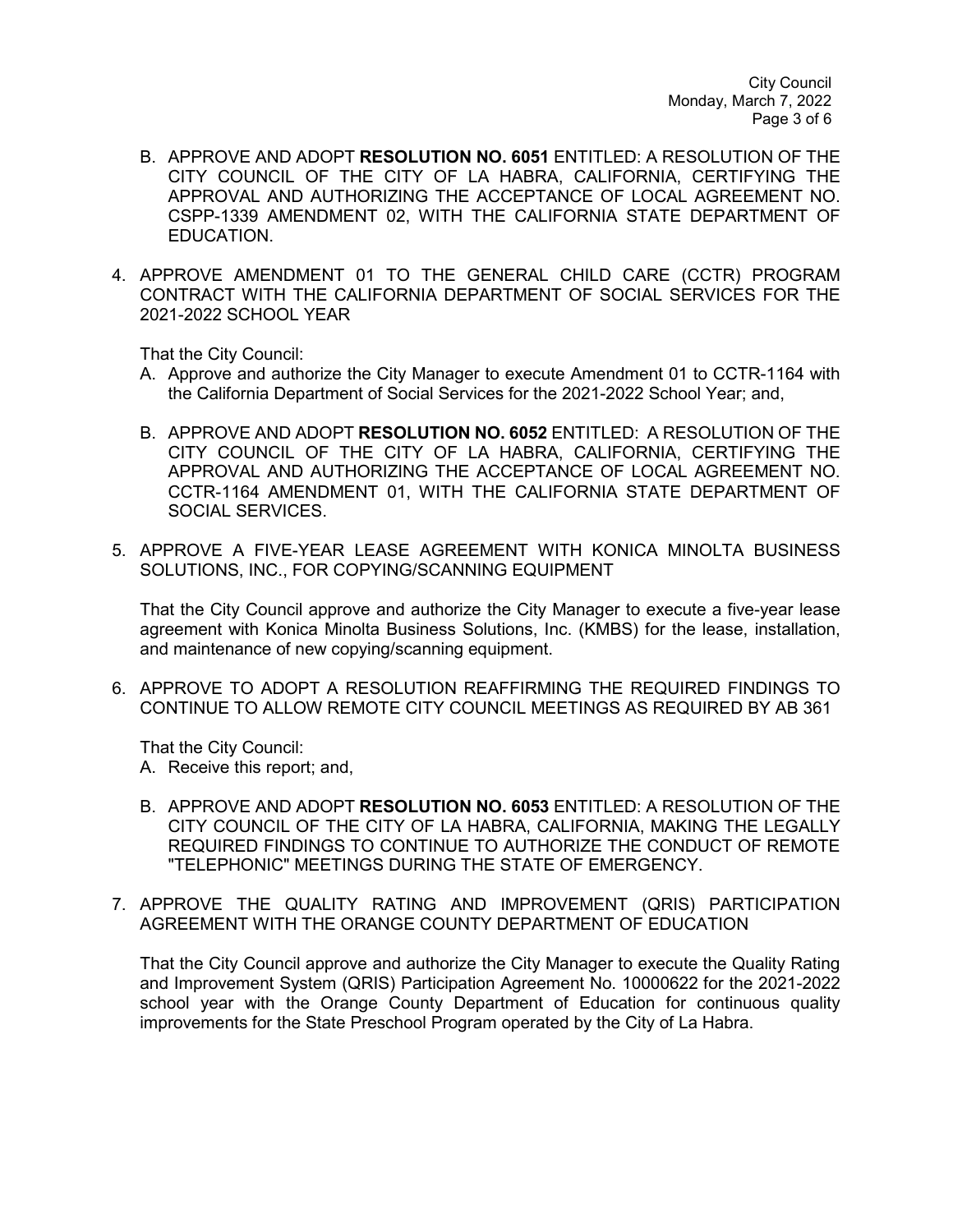8. RECEIVE THE MILITARY EQUIPMENT USE POLICY FOR REVIEW PER ASSEMBLY BILL 481

That the City Council receive and review the attached proposed military use policy that will be considered at a duly noticed Public Hearing on April 18, 2022.

9. WARRANTS: APPROVE NOS. 00133407 THROUGH 00133548 TOTALING \$1,123,085.35

Approve Nos. 00133407 through 00133548 totaling \$1,123,085.35.

# **CONSENT CALENDAR ITEMS REMOVED FOR SEPARATE DISCUSSION:** None

**PUBLIC HEARINGS:** None at this time.

## **CONSIDERATION ITEMS:**

## 1. CONSIDER CITY OF LA HABRA GOALS AND OBJECTIVES FOR FISCAL YEAR 2022-2023

Assistant to the City Manager Ferrier presented the staff report.

City Council discussion included: Goal 5, Objective H regarding retention of a consultant for the establishment of a cohesive strategy for the downtown district along La Habra Boulevard; and the feasibility of adding consideration of a solar panel program for City buildings to Goal 3.

Director of Community & Economic Development Kim provided an update regarding the Request for Proposal for the retention of a consultant and discussion of what tasks the consultant would need to accomplish. She noted that a workshop for this matter would be held in the near future to gain City Council input for La Habra Boulevard.

Mayor Medrano requested to add the consideration of a Solar Panel Program for City buildings be added to Goal 3. Councilmember Simonian concurred.

Mayor Medrano invited the public to testify at 7:06 p.m. There was no public testimony.

Moved by Mayor Pro Tem Gomez, Seconded by Mayor Medrano, AND CARRIED UNANIMOUSLY (5-0) THAT THE CITY COUNCIL CONSIDER AND APPROVE THE PROPOSED CITY OF LA HABRA GOALS AND OBJECTIVES FOR FISCAL YEAR 2022-2023, AS AMENDED TO INCLUDE THE ADDITION OF CONSIDERATION OF A SOLAR PANEL PROGRAM FOR CITY BUILDINGS TO GOAL 3.

Said motion CARRIED by the following roll call vote:

AYES: Mayor Medrano, Mayor Pro Tem Gomez, Councilmember Espinoza, Councilmember Nigsarian, Councilmember Simonian NOES: NONE ABSTAIN: NONE ABSENT: NONE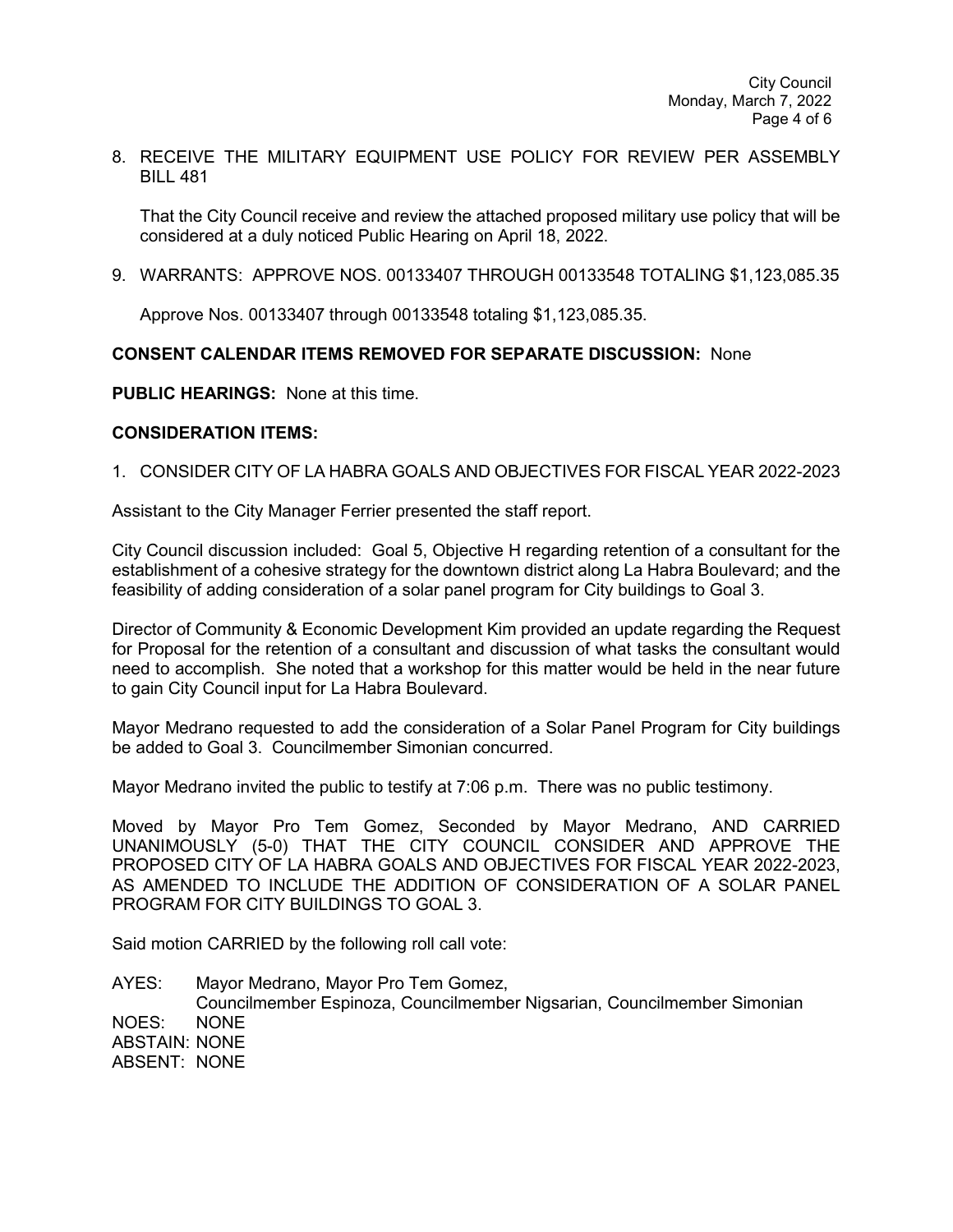City Council Monday, March 7, 2022 Page 5 of 6

### 2. CONSIDER AND APPOINT ONE CITY COUNCILMEMBER TO SERVE AS CHAIR FOR THE CIVIC IMPROVEMENT AUTHORITY AND ONE CITY COUNCILMEMBER TO SERVE ON THE INTERNAL AUDIT COMMITTEE

Mayor Medrano did not request a staff report.

There was no City Council discussion.

Mayor Medrano opened nominations for the position of Chair for the Civic Improvement Authority for a term expiring December 2022. Mayor Pro Tem Gomez nominated Councilmember Nigsarian for the position of Chair for the Civic Improvement Authority for a term expiring December 2022, and to serve on the Internal Audit Committee for a term expiring December 2022. There were no other nominations presented.

Mayor Medrano invited the public to testify at 7:08 p.m. There was no public testimony.

MOVED by Mayor Pro Tem Gomez, seconded by Councilmember Simonian, and CARRIED UNANIMOUSLY (5-0) TO CLOSE NOMINATIONS AND CAST A UNANIMOUS VOTE TO APPOINT COUNCILMEMBER NIGSARIAN AS CHAIR FOR THE CIVIC IMPROVEMENT AUTHORITY FOR A TERM EXPIRING DECEMBER 2022, AND TO APPOINT COUNCILMEMBER NIGSARIAN TO SERVE ON THE INTERNAL AUDIT COMMITTEE FOR A TERM EXPIRING DECEMBER 2022.

Said motion CARRIED by the following roll call vote:

AYES: Mayor Medrano, Mayor Pro Tem Gomez, Councilmember Espinoza, Councilmember Nigsarian, Councilmember Simonian NOES: NONE ABSTAIN: NONE ABSENT: NONE

### **MAYOR'S COMMUNITY CALENDAR:**

Mayor Medrano made the following announcements:

- La Habra Vaccination and Booster Clinic at the La Habra Community Center, Monday, Wednesday, and Friday, 9:00 a.m. to 4:00 p.m. by appointment only.
- COVID Testing at the La Habra Community Center, Monday through Friday, 7:00 a.m. to 7:00 p.m. by appointment only.
- Free At-Home COVID-19 Test Kits available to every home in the United States.
- Free N95 Masks available at pharmacies across the country.
- La Habra Races to be held on Saturday, March 12, 2022, at the La Habra Marketplace.
- Orange County Microbusiness Grant applications accepted through March 15, 2022.
- The La Habra Children's Museum "Chipping in for Kids" Charity Golf Tournament to be held on Monday, May 2, 2022, at the Hacienda Golf Club.